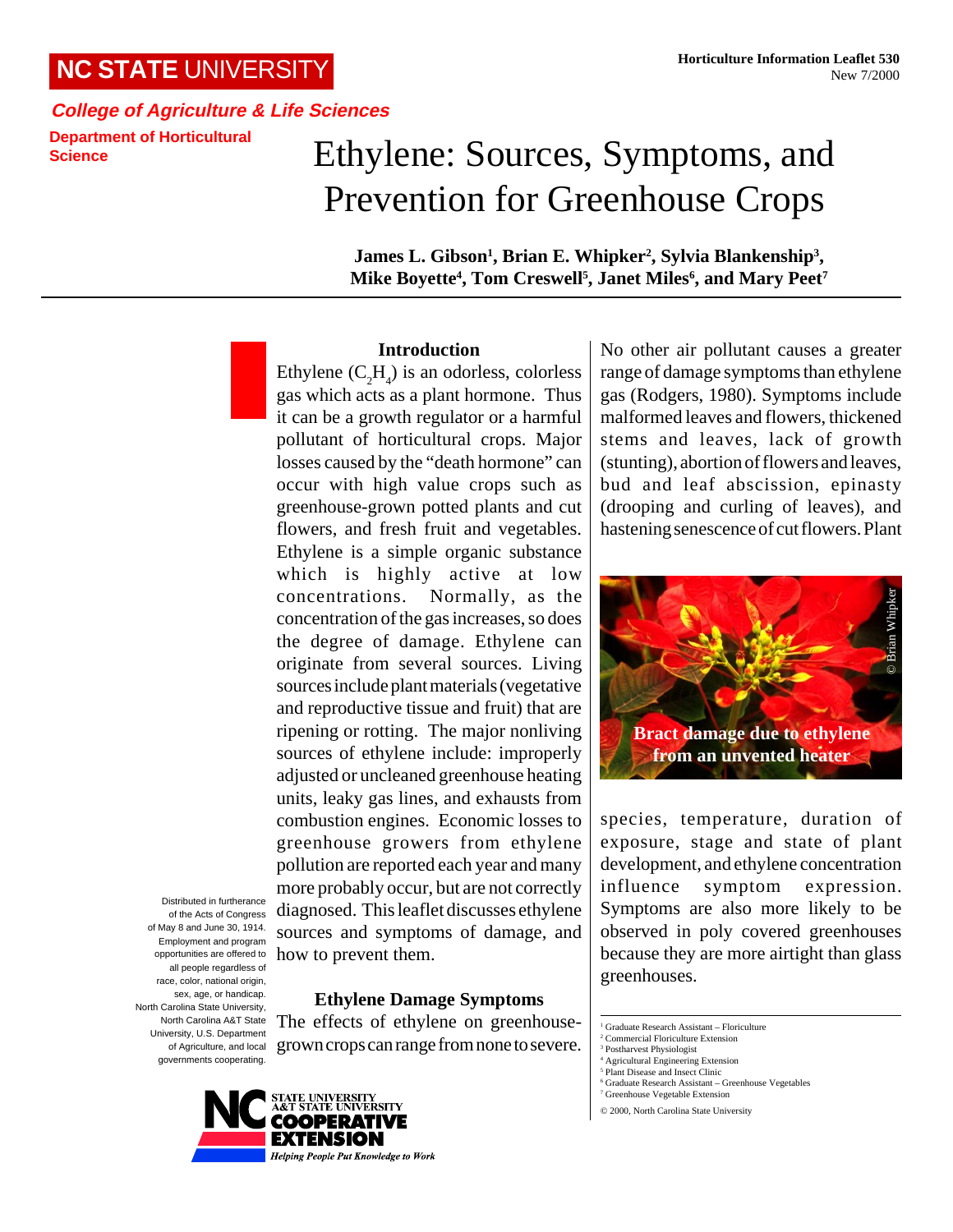Harmful levels and effects of ethylene have been determined for many greenhouse crops (Table 1). Most ethylene effects have a similar doseresponse curve: no effect between 0.001 to 0.01 ppm, discernible effects between 0.01 and 0.1 ppm, half-saturation responses between 0.1 to 1 ppm, and saturation from 1 to 10 ppm (Abeles, 1973).

Tomato plants are highly sensitive to ethylene and exhibit a characteristic wilting (epinasty) which can be used as an indicator plant for ethylene. The leaf petiole of an epinastic tomato leaf is bent downward, like it is wilted, however it is completely turgid to the touch and the root system is healthy. Once exposure to ethylene ends, most plants which flower continuously resume normal leaf growth and flowering within 1 to 2 weeks. Damage to the flower buds of plants which only flower once (e.g.: Easter lilies and tulips) cannot be reversed.

# **Preventing and Detecting Ethylene in the Greenhouse**

When designing the greenhouse, economic loss due to ethylene can be minimized by physically separating the plants from engine exhaust from shipping trucks and combustion engine vehicles used for soil mixing. Ethylene contamination from ripening fruit, senescing plant materials, smoke, welding fumes, and poorly maintained greenhouse furnaces can also be controlled.

**Concerns About Heating Units.** A common source of ethylene and one of the major problems involving total crop loss in greenhouses is ethylene pollution from malfunctioning heating units. There are two major concerns that growers must address. First is the maintenance of the heater, distribution tube, vent stack, ventilation louvers, and fuel lines. The second is the importance of ventilation and intake of fresh air from outside the greenhouse. Nelson (1991) recommends an open vent from the outside such as a laundry drier hose. He suggests 1 square inch of vent cross

**Yellow foliage due to ethylene from a cracked heat exchanger Exposure to ethylene growth** © Brian Whipker © S. Blankenship

section (of outside air) for every 2,500 Btus of heater output. Therefore, an 8-inch (inside diameter) round pipe would provide 50 square inches of inlet, enough for a 125,000 Btu heater.

**Tomato flower abortion due to ethylene from a cracked heat exchange** 

© Mary Peet

**Heater System Maintenance.** Growers must become aware of the deterioration that occurs over time to heaters as well as the structural damage to the working components of the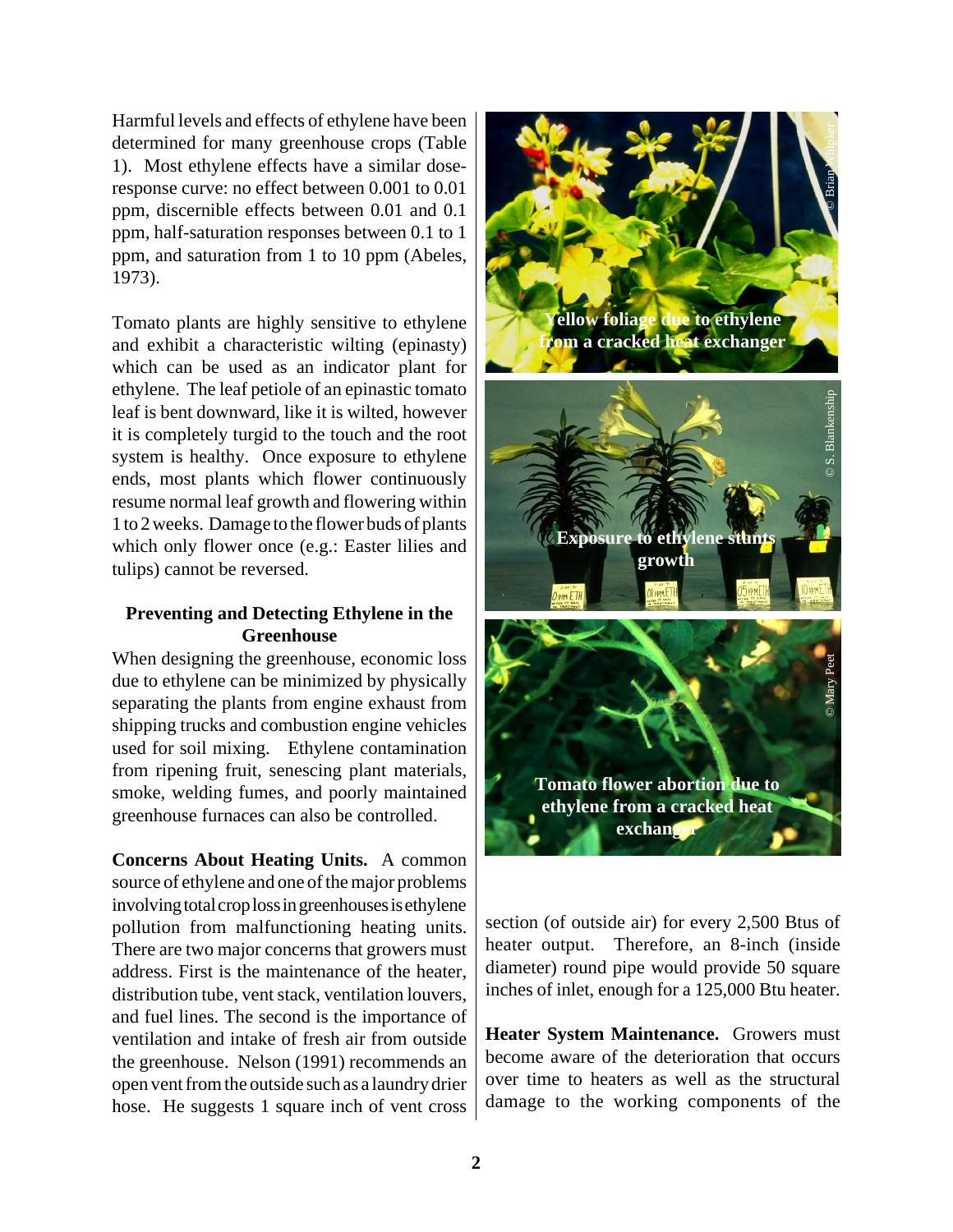| Table 1. Effect of ethylene on selected greenhouse-grown plants. |                                          |                                                                                    |                                                                                                                                                                                                                           |  |
|------------------------------------------------------------------|------------------------------------------|------------------------------------------------------------------------------------|---------------------------------------------------------------------------------------------------------------------------------------------------------------------------------------------------------------------------|--|
|                                                                  | <b>Ethylene</b>                          |                                                                                    |                                                                                                                                                                                                                           |  |
| Crop                                                             | <b>Sensitivity</b><br>Range <sup>z</sup> | <b>Concentration and</b><br><b>Exposure Time<sup>y</sup></b>                       | Visual Symptoms and Reference <sup>y</sup>                                                                                                                                                                                |  |
| Achimene                                                         | $+++$                                    | 1 to 3 ppm for 24 hrs                                                              | Flower and flower bud abscission [7]                                                                                                                                                                                      |  |
| Aconitum                                                         | $++$                                     | Not reported                                                                       | Premature flower aging [7]                                                                                                                                                                                                |  |
| African violet                                                   | $^{+++}$                                 | Not reported                                                                       | $[7]$                                                                                                                                                                                                                     |  |
| Ageratum                                                         | $^{++}$                                  | Not reported                                                                       |                                                                                                                                                                                                                           |  |
| Alstroemeria                                                     | $^{++}$                                  | Not reported                                                                       | Induces bud unfolding and premature flower aging [13]                                                                                                                                                                     |  |
| Aluminum plant<br>(Pilea cadierei)                               | $^{++}$                                  | Not reported                                                                       | Epinasty [6]                                                                                                                                                                                                              |  |
| Alyssum                                                          | ÷,                                       | Not reported                                                                       | $\lceil 2 \rceil$                                                                                                                                                                                                         |  |
| Anemone                                                          | $^{++}$                                  | Not reported                                                                       | Premature flower aging                                                                                                                                                                                                    |  |
| Astilbe                                                          | $^{++}$                                  | Not reported                                                                       | Flowers are sensitive                                                                                                                                                                                                     |  |
| Azalea                                                           | $^{++}$                                  | Not reported                                                                       | Leaf drop [7]                                                                                                                                                                                                             |  |
| <b>Bedding Plants</b>                                            | Not reported                             | Not reported                                                                       | Sensitive species exhibit stunted, downward curled leaves, and<br>deformed top growth. In some cases the flowers turn brown<br>and die.                                                                                   |  |
| Begonia: Hiemalis,<br>Elatior, Rieger                            | $+++$                                    | $0.1$ ppm for 24 hrs                                                               | Flower buds will drop, ethylene does not affect the foliage [10]                                                                                                                                                          |  |
| Begonia, wax                                                     | $^{+++}$                                 | 1 ppm for 12 hrs                                                                   | Little effect [2]                                                                                                                                                                                                         |  |
|                                                                  |                                          | 5 to 10 ppm for 12<br>hrs                                                          | Total abscission of open flowers, but only 25 to 30% of the<br>buds abscise. [2]                                                                                                                                          |  |
| <b>Boston Fern</b>                                               | $^{+++}$                                 | 1 ppm                                                                              | Extensive defoliation [6]                                                                                                                                                                                                 |  |
| Bouganvillea                                                     | $++$                                     | Not reported                                                                       | Flower and bract drop [7, 10]                                                                                                                                                                                             |  |
| Cactus: Christmas,<br>Easter                                     | $++$                                     | Not reported                                                                       | Flowers and flower buds drop [10]                                                                                                                                                                                         |  |
| Caladium                                                         | $^{+++}$                                 | 1 ppm                                                                              | Bending of petiole                                                                                                                                                                                                        |  |
| Calceolaria                                                      | $^{++}$                                  | Not reported                                                                       | Flowers drop [10]                                                                                                                                                                                                         |  |
| Campanula                                                        | $+$                                      | Not reported                                                                       | Premature flower aging [7]                                                                                                                                                                                                |  |
| Carnation                                                        | $^{+++}$                                 | Less than 1 ppm,<br>$0.5$ ppm for 12 hrs, or<br>$0.03$ to $0.06$ ppm for<br>48 hrs | Flowers wilt rapidly, leaves bend downward and<br>petals fold downward- termed "sleepiness" [1, 13]                                                                                                                       |  |
| Celosia                                                          | $^{++}$                                  | 5 ppm for 3 days                                                                   | Leaf curl, severe downward bending [2]                                                                                                                                                                                    |  |
| Chrysanthemum                                                    | $^{+}$                                   | 1 to 2 ppm                                                                         | Termed "crown budding" because the bud grows to $1/8$ to $3/16$<br>inch, then stops and the new side buds grow out and around<br>the center bud. Thickened stems, short internodes and abortion<br>of the center bud. [3] |  |
| Cineraria                                                        | $^{++}$                                  | Not reported                                                                       | Wilt like appearance [10]                                                                                                                                                                                                 |  |
| Clerodendrum                                                     | $^{++}$                                  | Not reported                                                                       | Flower [10] and leaf [16] drop                                                                                                                                                                                            |  |
| Coleus                                                           | $++$                                     | 1 ppm for 24 hrs                                                                   | Leaf drop [2]                                                                                                                                                                                                             |  |
| Crossandra                                                       | $++$                                     | Not reported                                                                       | Flower drop $[10]$                                                                                                                                                                                                        |  |
| Cucumber                                                         | $++$                                     | $0.1$ ppm                                                                          | Loss of chlorophyll [12]                                                                                                                                                                                                  |  |
|                                                                  |                                          | 10 ppm                                                                             | Softening fruit [12]                                                                                                                                                                                                      |  |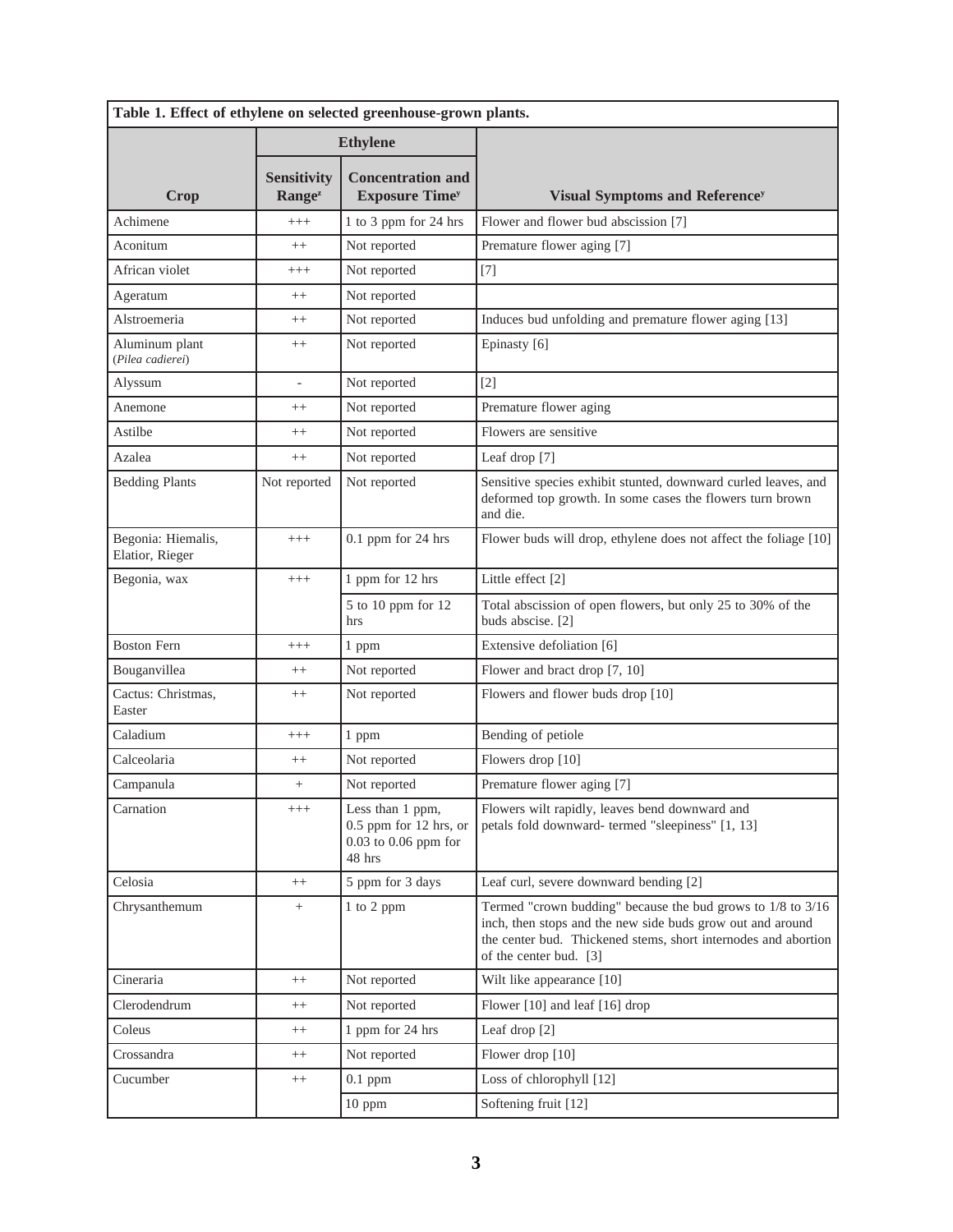| Table 1. continued.                       |                                                 |                                                   |                                                                                                               |  |
|-------------------------------------------|-------------------------------------------------|---------------------------------------------------|---------------------------------------------------------------------------------------------------------------|--|
|                                           | <b>Ethylene</b>                                 |                                                   |                                                                                                               |  |
| Crop                                      | <b>Sensitivity</b><br><b>Range</b> <sup>z</sup> | <b>Concentration and</b><br><b>Exposure Timey</b> | <b>Visual Symptoms and Reference<sup>y</sup></b>                                                              |  |
| Cyclamen                                  | $++$                                            | Not reported                                      | Flowers will wilt and drop [10]                                                                               |  |
| Dahlia                                    | $^{++}$                                         | 1 ppm                                             | Reduced flower life [13]                                                                                      |  |
| Delphinium                                | $^{+++}$                                        | 3 ppm for 24 hrs                                  | Reduced flower life [13]                                                                                      |  |
| Dieffenbachia maculata                    | $^{++}$                                         | 5 ppm for 3 days                                  | Leaves become chlorotic [6]                                                                                   |  |
| Eggplant                                  | $^{++}$                                         | 0.8 ppm for 2 days                                | Fruit abscission [15]                                                                                         |  |
| Eremurus hybrids                          | $++$                                            | 3 ppm for 24 hrs                                  | Reduced flower quality [13]                                                                                   |  |
| Exacum                                    |                                                 | Not reported                                      | Abscission of flowers and buds [7]                                                                            |  |
| Freesia                                   | $^{++}$                                         | Not reported                                      | Flower abscission [10, 13]                                                                                    |  |
| Fuchsia                                   | $^{++}$                                         | 1 to 3 ppm for 24 hrs                             | Flower abscission [7] and leaf abscission [16]                                                                |  |
| Geranium                                  | $+++$                                           | Not reported                                      | Flowers fail to open, petal shatter and leaf chlorosis                                                        |  |
| Gerbera                                   | $^{+}$                                          | 3 ppm                                             | Causes little flower damage [13]                                                                              |  |
| Gladiolus                                 |                                                 | Not reported                                      |                                                                                                               |  |
| Gypsophila                                | $^{++}$                                         | Not reported                                      | Flowers fail to open [13]                                                                                     |  |
| Hibiscus, Chinese                         | $^{++}$                                         | Not reported                                      | Flower abscission                                                                                             |  |
| Hyacinth                                  | $^{++}$                                         | Not reported                                      | Flower abscission                                                                                             |  |
| Hydrangea                                 | $+$                                             | 1000 to 3000 ppm                                  | For defoliation purposes prior to subjecting the plants to<br>dormancy breaking cold treatment.               |  |
| Impatien                                  | $^{+++}$                                        | 1 ppm for 1 hr                                    | Leaf curl $[2]$                                                                                               |  |
|                                           |                                                 | 1 ppm for 6 hrs                                   | Almost total buds abscission [2]                                                                              |  |
| Impatiens, New Guinea                     | $^{+++}$                                        | Not reported                                      | $[7]$                                                                                                         |  |
| Iris                                      | $++$                                            | 3 ppm for 1 day                                   | Shorter flower life and forced flower unfolding [13]                                                          |  |
| Ivies (Hedera helix)                      | $++$                                            | Not reported                                      | Wilt like appearance (epinasty) of young growth [7]                                                           |  |
| Jade plant                                | $^{++}$                                         | 5 ppm                                             | Leaf loss [6]                                                                                                 |  |
| Jerusalem cherry                          | $^{++}$                                         | Not reported                                      | $[7]$                                                                                                         |  |
| Kalanchoe                                 | $^{+++}$                                        | Not reported                                      | Buds will not open, petal fading and desiccation, and<br>closing of florets [7, 10]                           |  |
| Larkspur                                  | $^{+++}$                                        | Not reported                                      |                                                                                                               |  |
| Lettuce                                   | $^{+++}$                                        | 0.05 to 0.01 ppm                                  | Reduced leaf size and weight [9]                                                                              |  |
|                                           |                                                 | $0.1$ ppm                                         | Russet spotting on leaves [9]                                                                                 |  |
| Lily: Asiatic, Oriental                   | $^{++}$                                         | Not reported                                      |                                                                                                               |  |
| Lily, Easter and Hybrids                  | $^{+++}$                                        | $0.05$ to $0.1$ ppm                               | Premature floral bud abscission, buds are abnormally curved,<br>flower numbers are reduced [5]                |  |
| Marigold                                  | $\! + \!$                                       | 10 ppm for 48 hrs                                 | Leaves droop, stems bend downward, curling, tips downward,<br>roots cover entire top of substrate surface [2] |  |
| Marigold (African)                        | $+++$                                           | $0.005$ ppm                                       | Leaf curl, severe downward bending, wilt like form                                                            |  |
| Melons                                    | $++$                                            | $0.1$ ppm                                         | Loss of chlorophyll [12]                                                                                      |  |
| Mosaic plant<br>(Fittonia verschaffeltii) | $++$                                            | 5 ppm for 3 days                                  | Leaf abscission [6]                                                                                           |  |
| Nephthytis<br>(Syngonium podophyllum)     | $^{++}$                                         | Not reported                                      | Epinasty [6]                                                                                                  |  |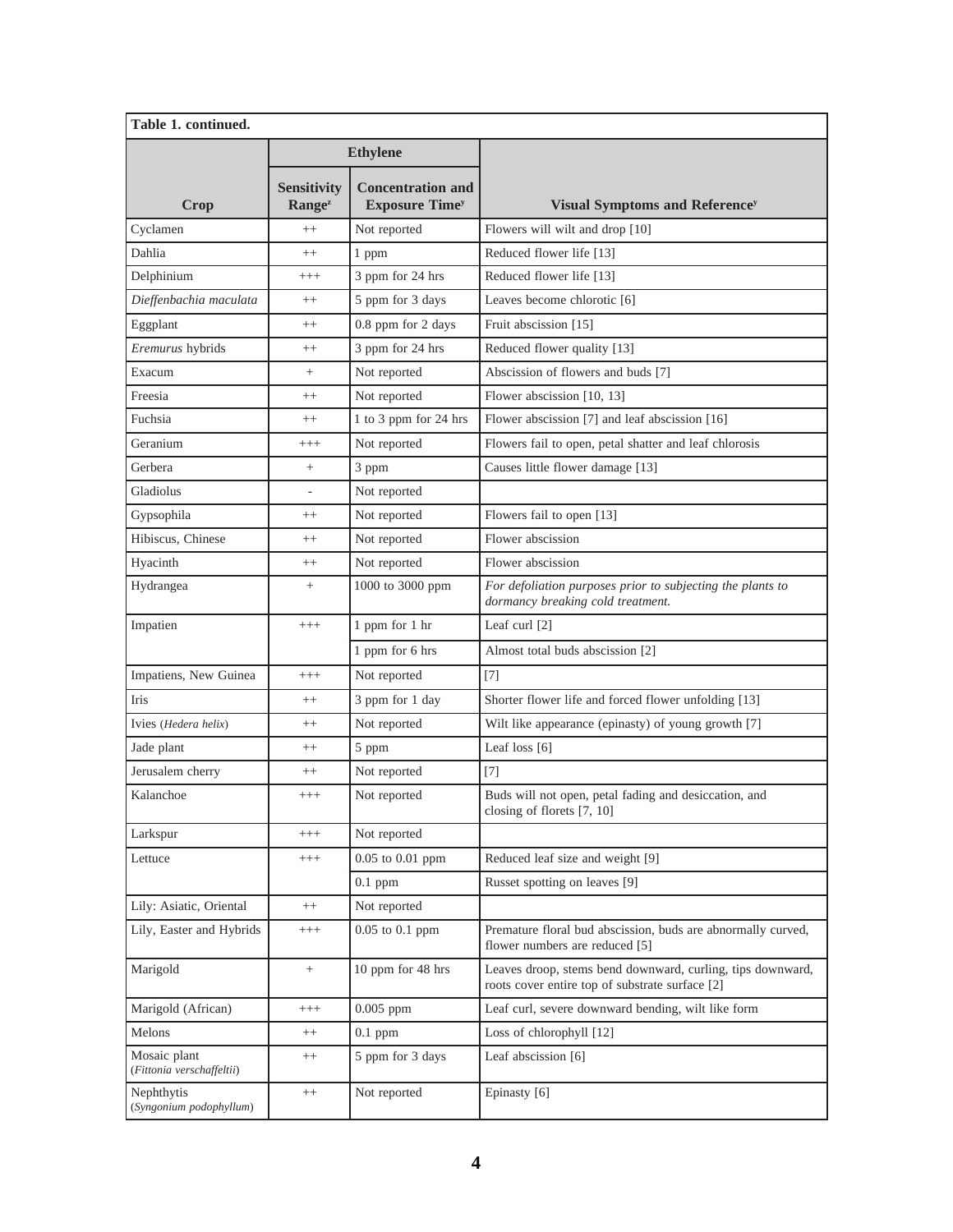| Table 1. continued. |                                          |                                                              |                                                                                                                                                                                                                                                                                                            |  |
|---------------------|------------------------------------------|--------------------------------------------------------------|------------------------------------------------------------------------------------------------------------------------------------------------------------------------------------------------------------------------------------------------------------------------------------------------------------|--|
|                     | <b>Ethylene</b>                          |                                                              |                                                                                                                                                                                                                                                                                                            |  |
| Crop                | <b>Sensitivity</b><br>Range <sup>z</sup> | <b>Concentration and</b><br><b>Exposure Time<sup>y</sup></b> | <b>Visual Symptoms and Reference<sup>y</sup></b>                                                                                                                                                                                                                                                           |  |
| Orchid, Cattleya    | $^{+++}$                                 | $0.04$ to $0.1$ ppm for $8$<br>hrs                           | Termed "dry sepal"                                                                                                                                                                                                                                                                                         |  |
|                     |                                          | 0.002 to 0.02 ppm for<br>24 hrs                              | Dying and bleaching of the sepals [13]                                                                                                                                                                                                                                                                     |  |
| Pansy               | $^{+}$                                   | Not reported                                                 | $[7]$                                                                                                                                                                                                                                                                                                      |  |
| Peperomia           | $^{++}$                                  | 1 ppm                                                        | Leaf abscission [6]                                                                                                                                                                                                                                                                                        |  |
| Pepper              | $^{++}$                                  | 0.5 ppm for 72 hrs or<br>1.0 ppm for 12 hrs                  | Abscission of leaves, flower buds, and immature fruit.<br>Younger plants are more sensitive than more mature plants. [8]                                                                                                                                                                                   |  |
| Petunia             | $^{+++}$                                 | Not reported                                                 | Wilt like appearance (epinasty) [7]                                                                                                                                                                                                                                                                        |  |
| Philodendron        | $++$                                     | 5 ppm for 3 days                                             | Leaf abscission and chlorosis [6, 7]                                                                                                                                                                                                                                                                       |  |
| Poinsettia          | $^{++}$                                  | 10 ppm                                                       | Poinsettias demonstrate an interesting wilt like appearance<br>(epinasty). Epinasty can be observed on poinsettia plants when<br>they are held in shipping sleeves for a prolonged time. [14]<br>Flower buds and leaves may abscise. [16] Growth can also be<br>slowed at concentrations less than 10 ppm. |  |
| Pothos              | $++$                                     | $>2$ ppm                                                     | Foliage discoloration [6]                                                                                                                                                                                                                                                                                  |  |
| Primula             | $^{+++}$                                 | Not reported                                                 | Wilt like appearance of flowers [7]                                                                                                                                                                                                                                                                        |  |
| Rose                | $^{++}$                                  | 0.5 ppm for 3 days                                           | Premature flower senescence and bud abortion [7, 11]                                                                                                                                                                                                                                                       |  |
| Salvia              | $^{+++}$                                 | 1 ppm for 6 hrs                                              | 50% bud abscission [2]                                                                                                                                                                                                                                                                                     |  |
| Schefflera compacta | $^{++}$                                  | Not reported                                                 | Leaf abscission $[16]$                                                                                                                                                                                                                                                                                     |  |
| Snapdragon          | $^{+++}$                                 | Not reported                                                 | Flower abscission                                                                                                                                                                                                                                                                                          |  |
| Spider plant        | $^{++}$                                  | 5 ppm with prolonged<br>exposure                             | Wilt like appearance (epinasty). Plants recover after removal<br>from ethylene source. [6]                                                                                                                                                                                                                 |  |
| Streptocarpus       | $^{++}$                                  | Not reported                                                 | Flower wilting and drop [10]                                                                                                                                                                                                                                                                               |  |
| Sunflower           | $^{+++}$                                 | $0.005$ ppm                                                  | Wilt like appearance [3]                                                                                                                                                                                                                                                                                   |  |
|                     |                                          | 1 ppm                                                        | Reduced flower life [7]                                                                                                                                                                                                                                                                                    |  |
| Sweet pea           | $^{+++}$                                 | Not reported                                                 | Petal drop [13]                                                                                                                                                                                                                                                                                            |  |
| Tomato              | $^{+++}$                                 | 0.05 to 0.01 ppm                                             | Epinasty, reduced leaf area, failture of plants to set fruit [4]                                                                                                                                                                                                                                           |  |
|                     |                                          | 1 ppm in 3 hrs                                               | Epinasty (leaves pointed downward as if wilted, but the leaves<br>are turgid)                                                                                                                                                                                                                              |  |
| Tulip               | $^{+++}$                                 | Not reported                                                 | Inhibits stem elongation, floral bud abortion and abnormalities<br>[10, 13]                                                                                                                                                                                                                                |  |
| Vinca minor         | $++$                                     | Not reported                                                 | Flower and flower bud abscission [16]                                                                                                                                                                                                                                                                      |  |
| Zinnia              | $\overline{\phantom{0}}$                 | 1 ppm for 6 hrs                                              | No bud abscission [2]                                                                                                                                                                                                                                                                                      |  |

ventilation system. Exposing the heater to the elements, particularly in hot summers, can lead to rusting, cracking, and clogging of air intakes. Gas leaks resulting from cracked heat exchangers may allow harmful concentrations of ethylene to be released. Continual expansion and contraction

of the metal in the heat exchanger of a furnace can stress the welds, producing cracks. Leaks at joints and seams can be detected by painting soapy water on them and looking for bubbles. Another method for detecting leaks is the placement of smoke bombs or furnace candles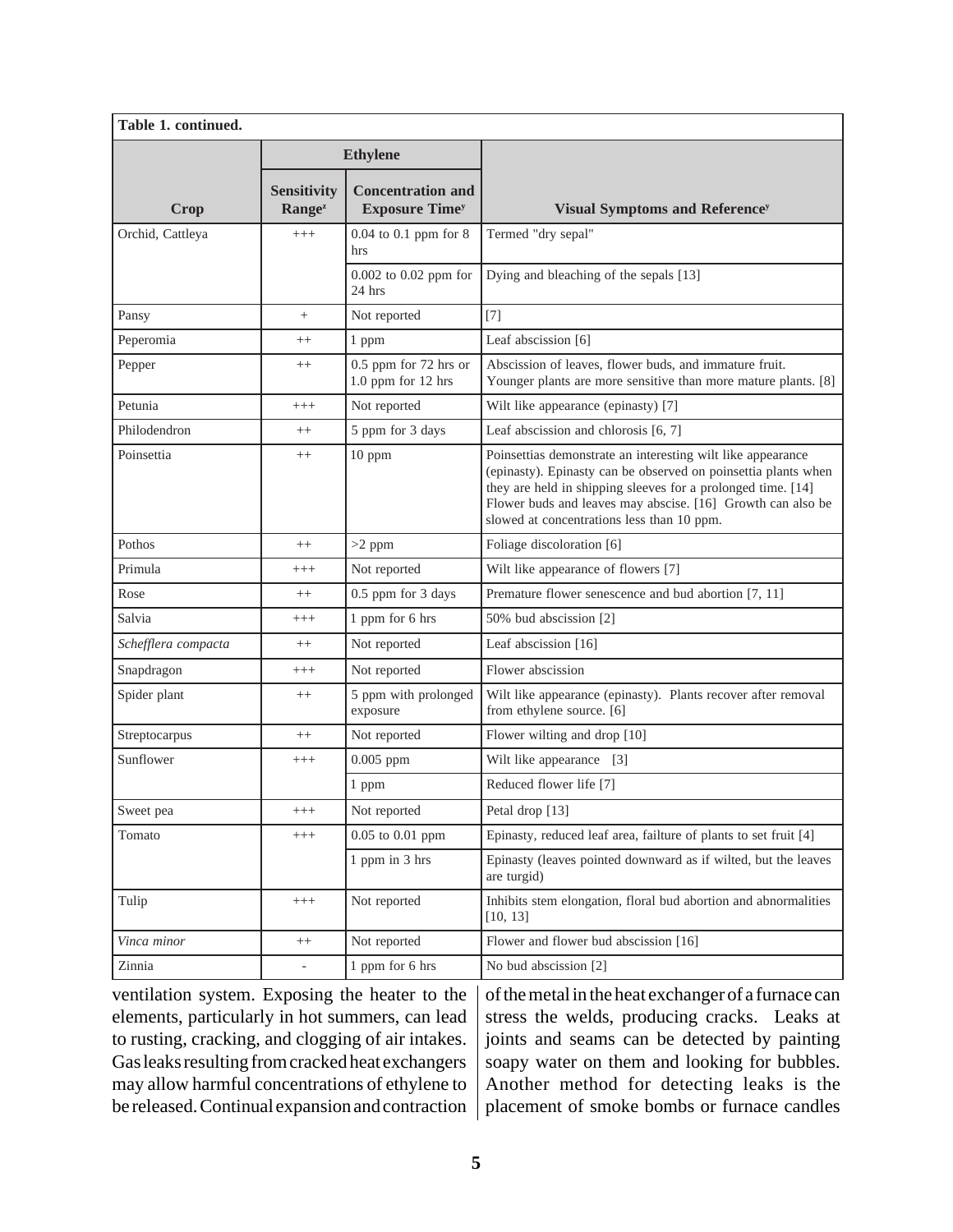#### **References:**

<sup>z</sup> Sensitity of plants to ethylene was adapted from Dole, J.M. and H.F. Wilkins. 1999. Floriculture principles and practices. Prentice Hall, Upper Saddle River, NJ. pp. 613.

"-": no effect; "+": slightly sensitive; "++": moderately sensitive; "+++": very sensitive

<sup>y</sup> Values and symptoms were adapted from (shaded areas indicate no data are available):

- [1] Applied Science Associates. 1976. Diagnosing vegetation injury caused by air pollution. p. 10-14.
- [2] Armitage, A.M.1993. Bedding plants: prolonging shelf performance. Ball Publishing. Batavia, Ill. pp. 69.

[4] Blankenship, S.M. and J. Kemble. 1996. Growth, fruiting, and ethylene binding of tomato plants in response to chronic ethylene exposure. J. Hort. Sci. 71:65-69.

[5] Blankenship, S.M., D.A. Bailey, and J.E. Miller. 1993. Effects of continuous low levels of ethylene on growth and flowering of Easter lily. Scientia Horticulturae. 53: 311-317.

[6] Blessington, T.M. and P.C. Collins. 1993. Foliage plants: prolonging quality. Ball Publishing. Batavia, Ill. pp. 203.

[7] Dole, J.M. and H.F. Wilkins. 1999. Floriculture principles and practices. Prentice Hall, Upper Saddle River, NJ. pp. 613.

[8] Høyer, L. 1990. Developmental stage of *Capsicum annuum* 'Janne' determines the critical ethylene exposure. Acta Horticulturae 272:109-114.

[9] Mortensen, L.M. 1989. Effect of ethylene on growth of greenhouse lettuce at different light and temperature levels. Scientia Horticulturae 39:97-103.

[10] Nell, T.A. 1993. Flowering pot plants: prolonging shelf performance. Ball Publishing. Batavia, Ill. pp. 96.

[11] Piersol, J.R. 1974. Effect of ethylene on rose growth. Colo. Fl. Growers Assoc. Bull. 286:5-6.

[12] Poenicke, E.F., S.J. Kays, D.A. Smittle, and R.E. Williamson. 1977. Ethylene in relation to postharvest quality deterioration in processing cumcumbers. J. Amer. Soc. Hort. Sci., 102:303-306.

[13] Sacalis, J.N. 1993. Cut flowers: prolonging freshness. Ball Publishing. Batavia, Ill. pp. 110.

[14] Saltveit, M.E, D.M. Pharr, and R.A. Larson. 1979. Poinsettia epinasty: cause is known, cure is not. J. Amer. Soc. Hort. Sci., 104:452-455.

[15] Schouten, S.P. and H.W. Stork. 1977. Ethylene damage in eggplants. Do not keep with tomatoes! Groenten-en-fruit. 32:1688-1689.

[16] Woltering, E.J. 1987. Effects of ethylene on ornamental pot plants: a classification. Scientia Horticulturae 31:283-294.

within the firebox. If light or smoke is observed, call a professional to inspect your equipment.

Rosenberg et al. (1969) have demonstrated that there were large differences in the ethylene content of the air surrounding a heater. Ethylene levels were 300 ppm when measured 0.25 inches [0.7 cm] away from the heater centerline, 50 ppm ethylene at 1 inch [2.5 cm] away from the burner, and 3 ppm in the flue gases. Thus, a distribution tube is essential to dilute the flue gas so plants closest the heater are not exposed to high levels of ethylene.

**Heater Type.** Growers must carefully consider the type of heater purchased. Greenhouse heaters can be vented or unvented. Unvented gas burners should have thermostats and shut off devices when no flame is detected. These burners are small, easy to use, highly efficient, have low maintenance costs, and control temperatures with reasonable accuracy. However, a unvented heating system creates ethylene pollution and excess water vapor and condensation. This can lead to poor plant growth, unless a distribution tube is installed to dilute the flue gas and mix the air, thus, reducing the concentration of harmful gases like ethylene.

Vented heaters also produce ethylene in the exhaust, but the difference is that the exhaust flows to the outside through a vent stack. Vent stacks should be located away from trees and nearby buildings and should extend 2 feet or more above the top of the greenhouse. They should be terminated with at least 3 feet of vertical pipe equipped with a suitable cap. Vent pipes should be tight to reduce the chance of leaks and should be supported against the wind. Vent stacks should be checked periodically to make sure they are not blocked.

<sup>[3</sup> ] Ball, V. 1980. Beware of unvented heaters, p. 67-69. In: V. Ball (ed.). The Ball Red Book., 13th ed., Geo. J. Ball Publishing, Batavia, IL.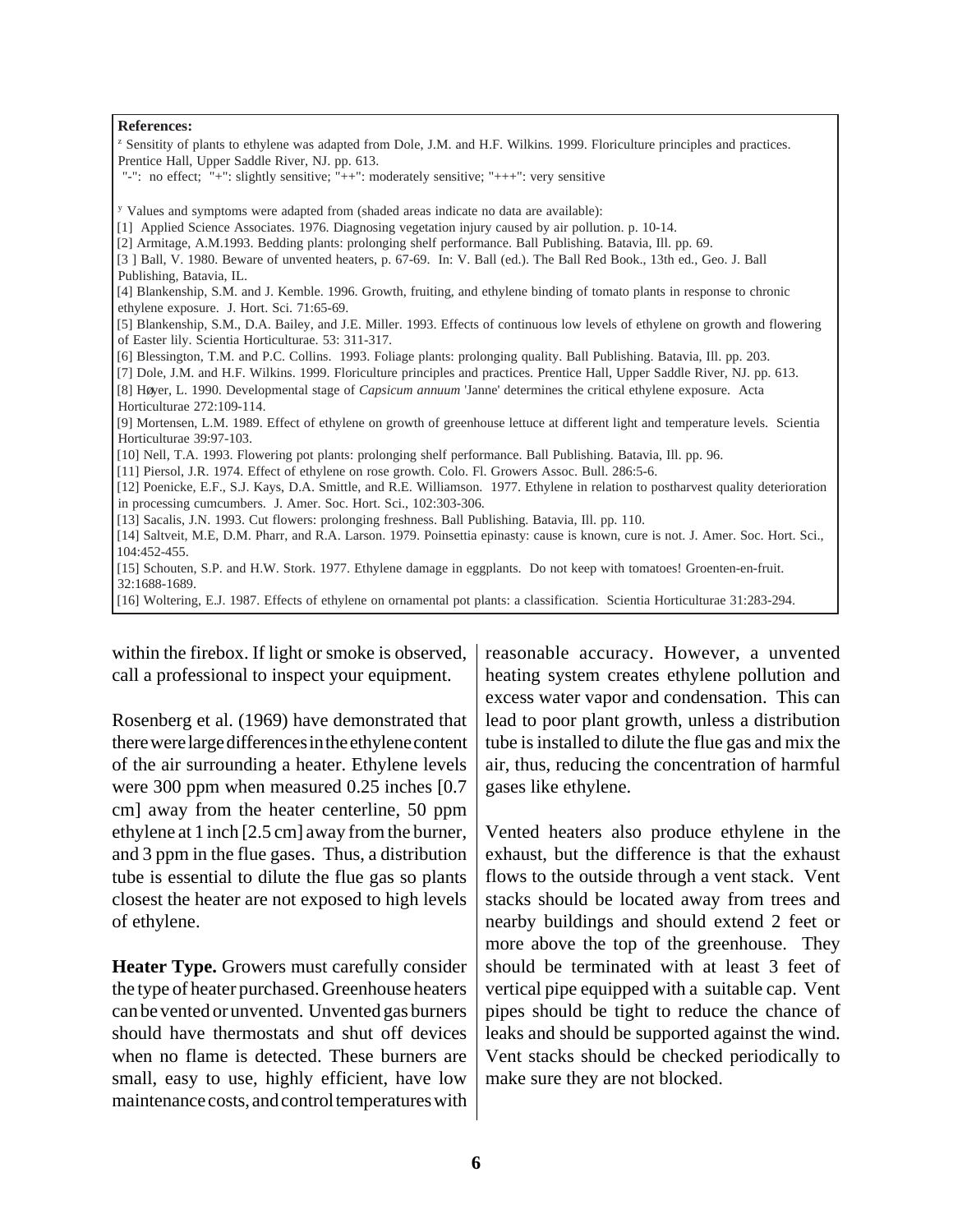**Oxygen Levels and Intake.** Providing enough ventilation and intake of fresh air from outside the greenhouse is also critical. There should be 14 cubic feet of air for each cubic foot of gas burned (Flood, 1999) or 1 square inch of vent cross-sectional area of opening from outside air should be provided for every 2,500 Btu capacity of the heater (Nelson, 1991). The flame of the burner must be a clear blue. Yellow or orange flames indicate that there are impurities in the fuel or a wrong furnace setting. Some growers seal the ventilators completely at night in order to save heat. However, pollutant concentrations can rapidly build up without night venting. The installation of a pipe which takes in air when the furnace burner is ignited is advised.

Without enough oxygen, complete combustion does not occur. This results in dangerous levels of ethylene, sulfur dioxide, and other gases. Without fresh air, burners shut off when oxygen levels are  $\leq 18.9\%$ . Humans begin to experience discomfort at ≤ 17% oxygen. Oxygen can become depleted in 2 to 3 hours and lead to incomplete combustion when there is no venting and cold night temperatures require continual heater operation (Bartok, 1992).

Oxygen levels in the greenhouse are of primary concern when temperatures become cold and growers tend to seal their houses tightly for heating efficiency. Whether a grower is burning gas, oil, coal, or wood, a complex mixture of gases will be produced such as carbon monoxide, ethylene, nitrogen dioxide, or nitric oxide. If the fuel contains sulfur, sulfur dioxide is also produced. Plants are 5,000 times less sensitive to carbon monoxide than to ethylene (Post, 1950), but humans are highly sensitive to carbon monoxide poisoning. Sulfur dioxide can cause chlorotic spots and bleaching of interveinal areas. Cigarette smoking is a source not only of ethylene, but also of carbon monoxide and should not be allowed in the greenhouse.

**Checklist.** A check (Table 2) of all switches, belts, valves, bearings, motors, fans, thermostats, filters, pipes, and gas lines should be conducted to ensure everything is working correctly.

**Determining Ethylene Levels.** There are a number of methods, which can be used to determine ethylene levels. Indicator plants like tomatoes can be observed for drooping leaves and flower abscission, symptoms that indicate

| Table 2. Annual heating unit checklist. |                                                                                                                  |  |  |  |
|-----------------------------------------|------------------------------------------------------------------------------------------------------------------|--|--|--|
| Item                                    | To do:                                                                                                           |  |  |  |
| 1. Heat Exchanger                       | Check for cracks. While the furnace is<br>running inspect for light penetration.                                 |  |  |  |
| 2. Furnace                              | Check for leaks. Place a smoke bomb or<br>furnace candle within the firebox.                                     |  |  |  |
| 3. Gas Lines                            | Check for leaks. Painting soapy water on<br>the joints and seams.                                                |  |  |  |
| 4. Exhaust Chimney                      | Check for leaks and obstructions.                                                                                |  |  |  |
| 5. Pilot Light                          | Clean pilot and orifice.                                                                                         |  |  |  |
| 6. Flame                                | Make sure the burner flame is clear blue.<br>Yellow or orange flames represent<br>impurities or a wrong setting. |  |  |  |